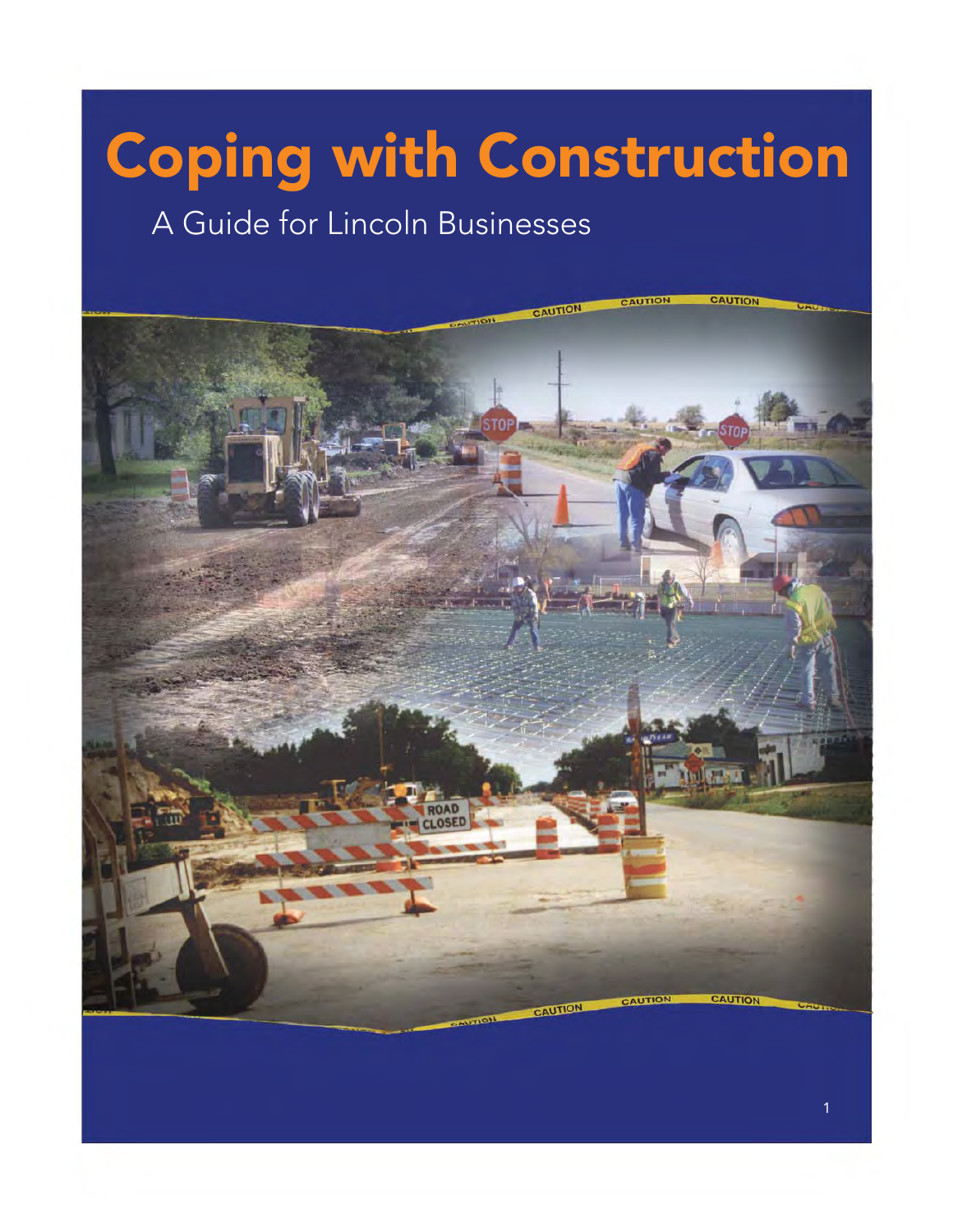## **Table of Contents**

---

CAUT

CAUTION

CAUTION

#### **[INTRODUCTION 3](#page-2-0)**

| 4  |
|----|
| 5  |
| 6  |
| 6  |
| 7  |
| 7  |
|    |
| 8  |
| 9  |
| 11 |
| 2  |
|    |

#### **[FREQUENTLY ASKED QUESTIONS 14](#page-13-0)**

**UMUI** 

**CAUTION** 

CAUTION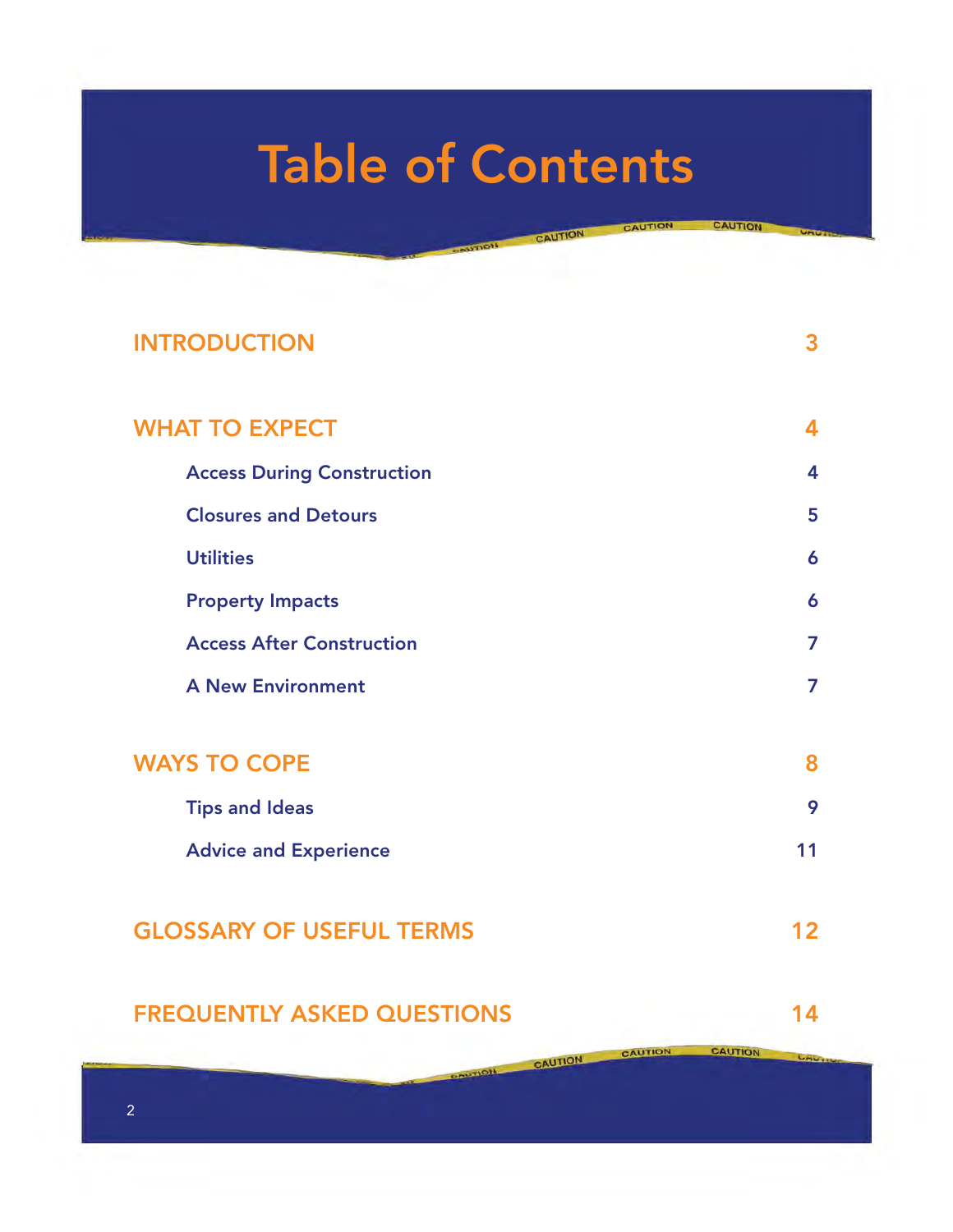### <span id="page-2-0"></span>**INTRODUCTION**







As a business owner, you contribute to-and benefit from-Lincoln's growing community. Responding to the demands of this growth, while also preserving the high quality of life Lincoln residents have come to expect, is a constant challenge for City government. To facilitate these demands, the City of Lincoln's Public Works & Utilities Department has an ongoing mission to maintain, enhance, and expand the City's infrastructure.

CAUTION

More often than not, it is the business community that first recognizes the need for infrastructure improvements and their long-term benefits. More than likely, though, this means the short-term inconvenience embodied by orange barrels will someday be at your doorstep.

Most projects have been planned and programmed for several years through the City's various planning processes. These include the Comprehensive Plan, the Capital Improvement Program, the Long-Range Transportation Plan, and the Transportation Improvement Program. Each of these planning activities includes public participation processes in which you, as a business owner, are encouraged to take part.

When a project goes to construction, the City needs to balance an array of what can be conflicting interests: using taxpayer dollars wisely while accommodating the needs of businesses, motorists, and residents.

The City and those businesses affected by construction need to work together to minimize inconveniences to motorists and customers, which is why the Public Works & Utilities Department has produced this guide. We hope it will increase your understanding of how construction projects operate and help you cope with them.

CAUTION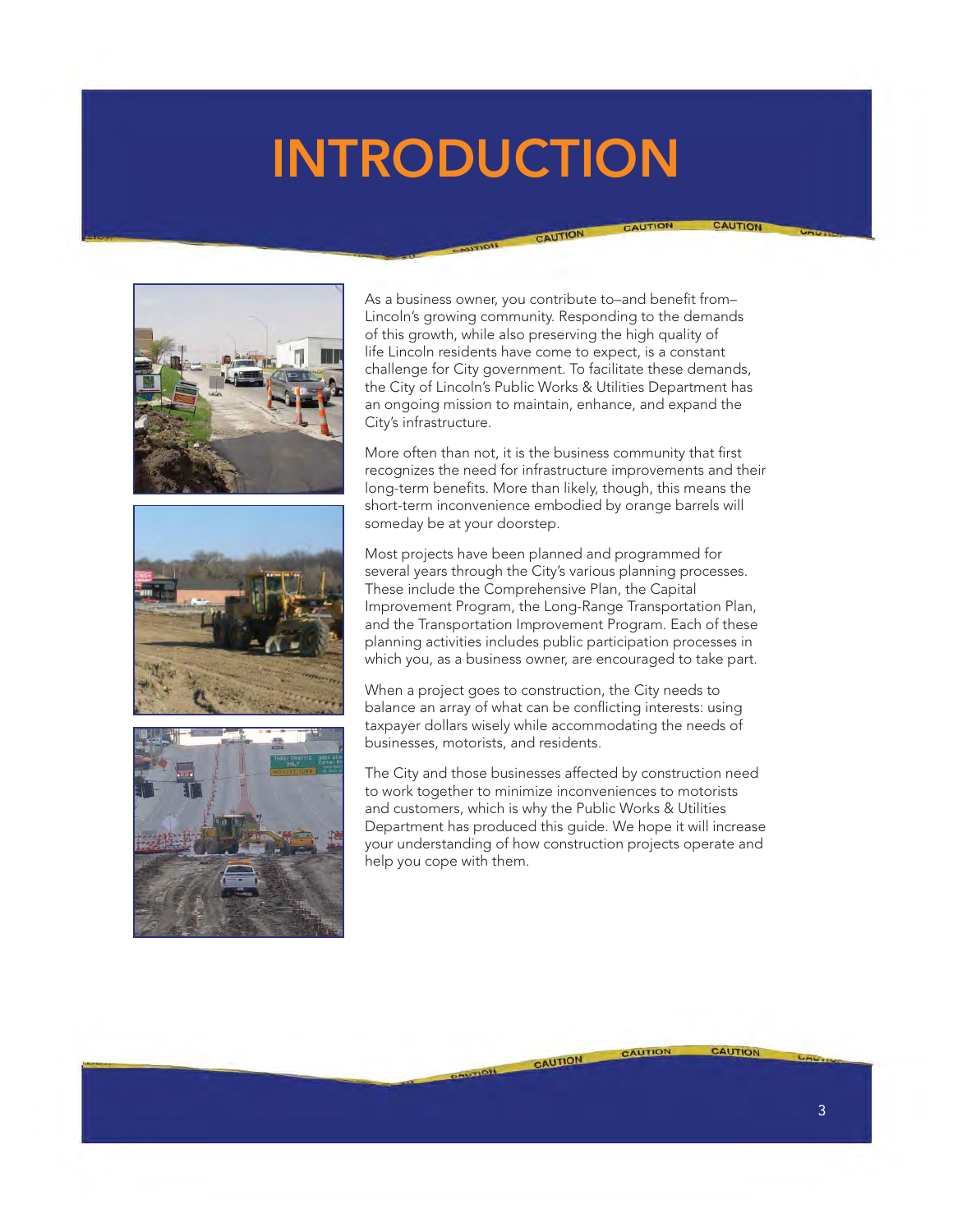### <span id="page-3-0"></span>**WHAT TO EXPECT**

CAUTION



**You already know to expect dust, mud, noise, orange barrels, and changes in**  traffic patterns. Here are some other "side **effects" you may not have recognized.**

#### **Access During Construction**

We understand that access to your business is a top concern. You rely on your customers, employees, and suppliers to keep your business going. While it is inevitable that

construction crews will need to work in front of driveways and access roads that lead to businesses, the City must maintain alternate access routes during construction. Unfortunately, this temporary access cannot always be as direct as the access before construction began. In addition, access may need to be provided on a newly graded, interim access road or may need to change several times throughout construction.

The City encourages businesses to use City-approved directional signs and to join together to communicate with customers and find ways to attract them throughout construction. See the "Tips and Ideas" section of this guide for more information.

On larger projects, the best time to begin communicating about access to your business is during the design stage of a project, when initial construction phasing plans are being developed. During this time, the City contacts the affected property and business owners and holds informational meetings. Your input will help the designers develop a recommended construction phasing plan.

On smaller projects, the City will contact the affected property and business owners to inform them of the upcoming project. While formal meetings are not always necessary, property and business owners can and should contact the City's representative, who is listed on any project materials you will receive or on any posted signage.

This initial plan may need to change once a contractor is selected, according to the resources available to the contractor. At this time, more specifics can be known about duration of access changes and detours. Once a contractor is selected, you can remain in contact with the project manager so that necessary changes can be made with your input and you remain informed.



CAUTION

CAUTION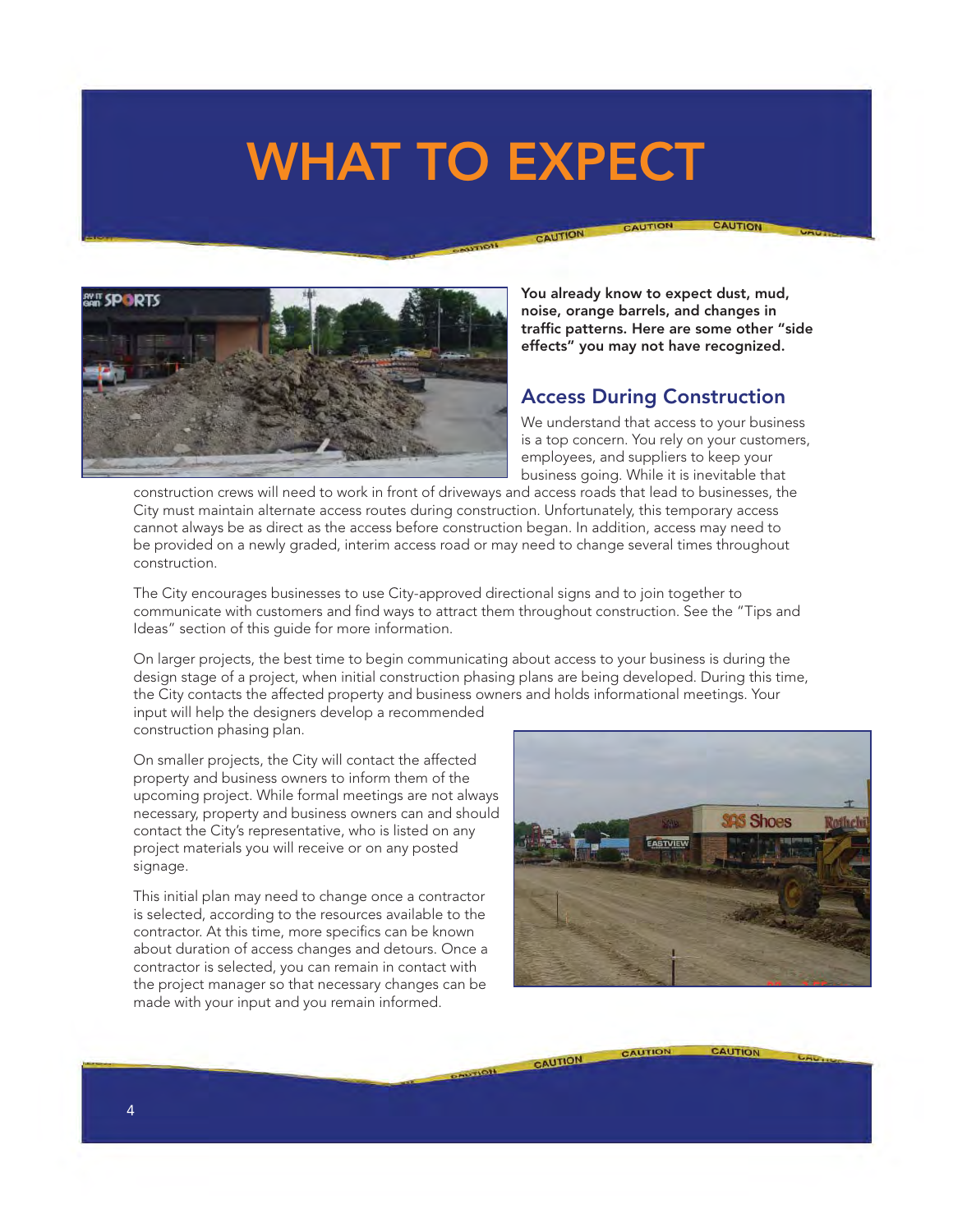<span id="page-4-0"></span>

#### **Closures and Detours**

The City must strike a balance between giving full reign of a project area to the contractor and providing full access to people who need to get to and from the adjacent property, all while ensuring the work zone is safe for workers and the general public.

Allowing the contractor the freedom to work on a closed road can shorten the duration of construction while keeping costs lower, but it creates a greater inconvenience to people who need to access the

adjacent property. Providing greater access for motorists–by keeping lanes open and using flagging crews–lessens inconveniences for motorists but can lengthen the duration of construction and increase cost.

While each project is evaluated, there are three typical ways to handle traffic during construction:

- 1. Under construction, open to traffic. Typically at least one lane remains open in each direction.
- 2. Closed to through-traffic, open only **to local traffic.** Detours are provided. This type of closure may be necessary to reduce the risk of conflicts with



motorists when the construction requires many trucks and heavy equipment to be maneuvering in the area. However, local traffic that begins or ends within the construction zone is still allowed access, although the path may be very bumpy, dusty, or muddy.

 3. *Closed to all but emergency vehicles.* Detours are provided. A road may need to be closed to all but emergency vehicles. In these cases, affected property owners are notified, and efforts are made to complete the work as quickly as possible.

When road closures are necessary, detours are marked with appropriate signage. Even for local traffic beginning or ending at property adjacent to the closed area, detours are usually a quicker, smoother way to travel. Less local traffic within the construction zone also means fewer interruptions and a safer working environment for construction crews, which can help control costs and ultimately contribute to construction being completed sooner.

CAUTION **AUTION** CAUTION 5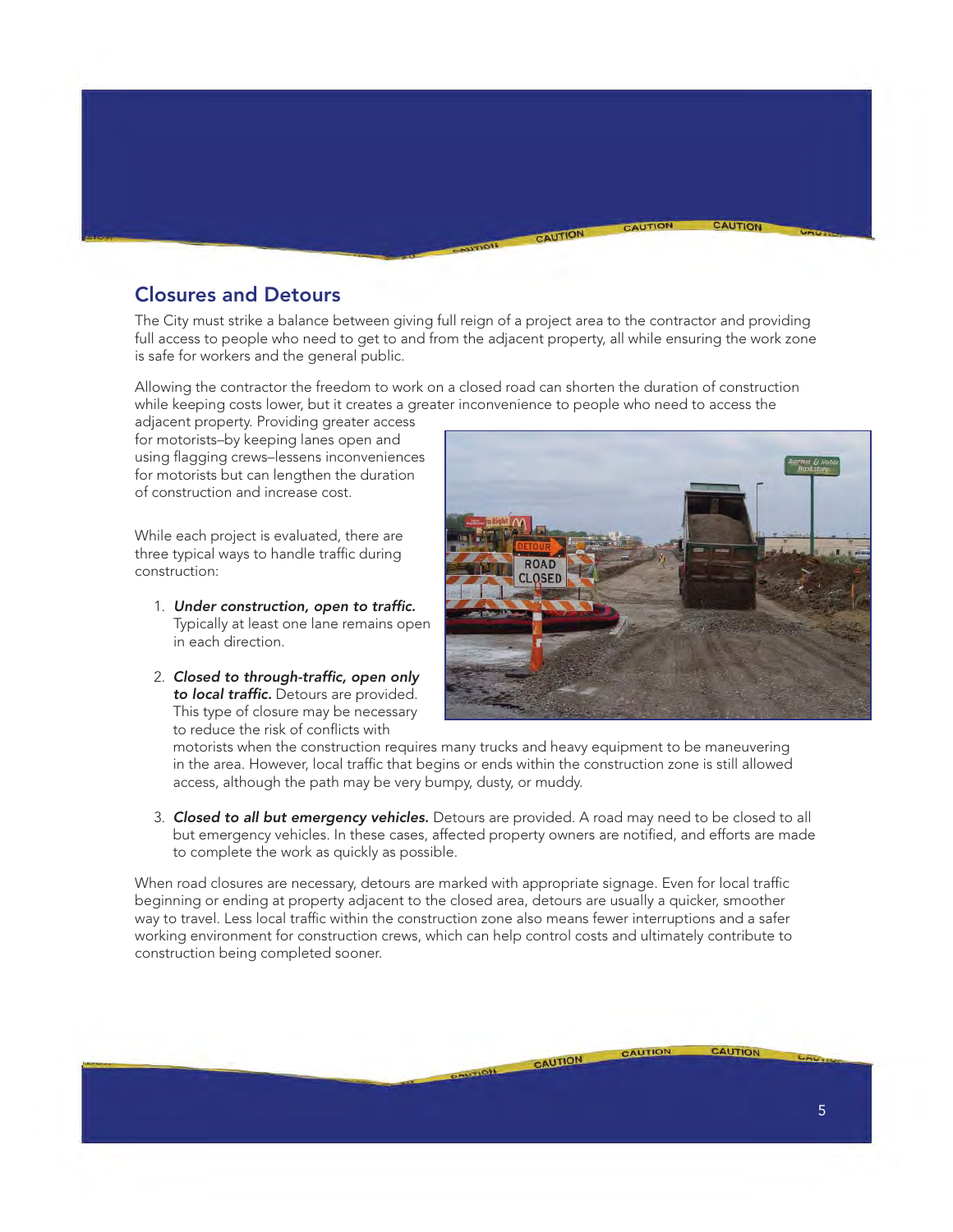<span id="page-5-0"></span>

#### **Utilities**

CAUTION

Construction in developed areas is similar to an intricate surgery. Peeling back the earth and pavement is only the first step to this process. A number of utility lines run along the roadway right-of-way to service the properties. These include both private and public utilities, such as telephone, gas, fiber optic, television, electric, water, storm drainage, and sanitary sewer utilities.

Service lines need to be identified and may require careful removal or relocation. These activities can be hazardous and must be coordinated between the utility and roadway construction crews. Actual construction often must cease until these lines are identified, service is shut off, and lines are relocated.

When planned service interruptions are necessary,

you will be notified in advance. With so much activity on a construction site, sometimes service is inadvertently interrupted. The contractor works to communicate and correct unplanned interruptions as soon as possible. In some cases, the timing of an interruption may be coordinated with local businesses or properties.

#### **Property Impacts**

Most private property impacts are known during the final stages of a project's design and are negotiated with the owner before the project goes to construction. In addition to purchasing land for the project,

there may be other impacts to your property as well. For example, lighting, fencing, signage, landscaping, or sprinkler systems may need to be relocated.

The City follows federal, state, and local laws for reimbursing and compensating owners of private property affected by a publicly funded project. The City's Housing Rehabilitation and Real Estate Division (lincoln.ne.gov, keyword: urban, or call 402.441.7864) has more information and can help you through this process. The City's Right-of-Way Acquisition and Your Property pamphlet can provide additional information.



**CAUTION** 

CAUTION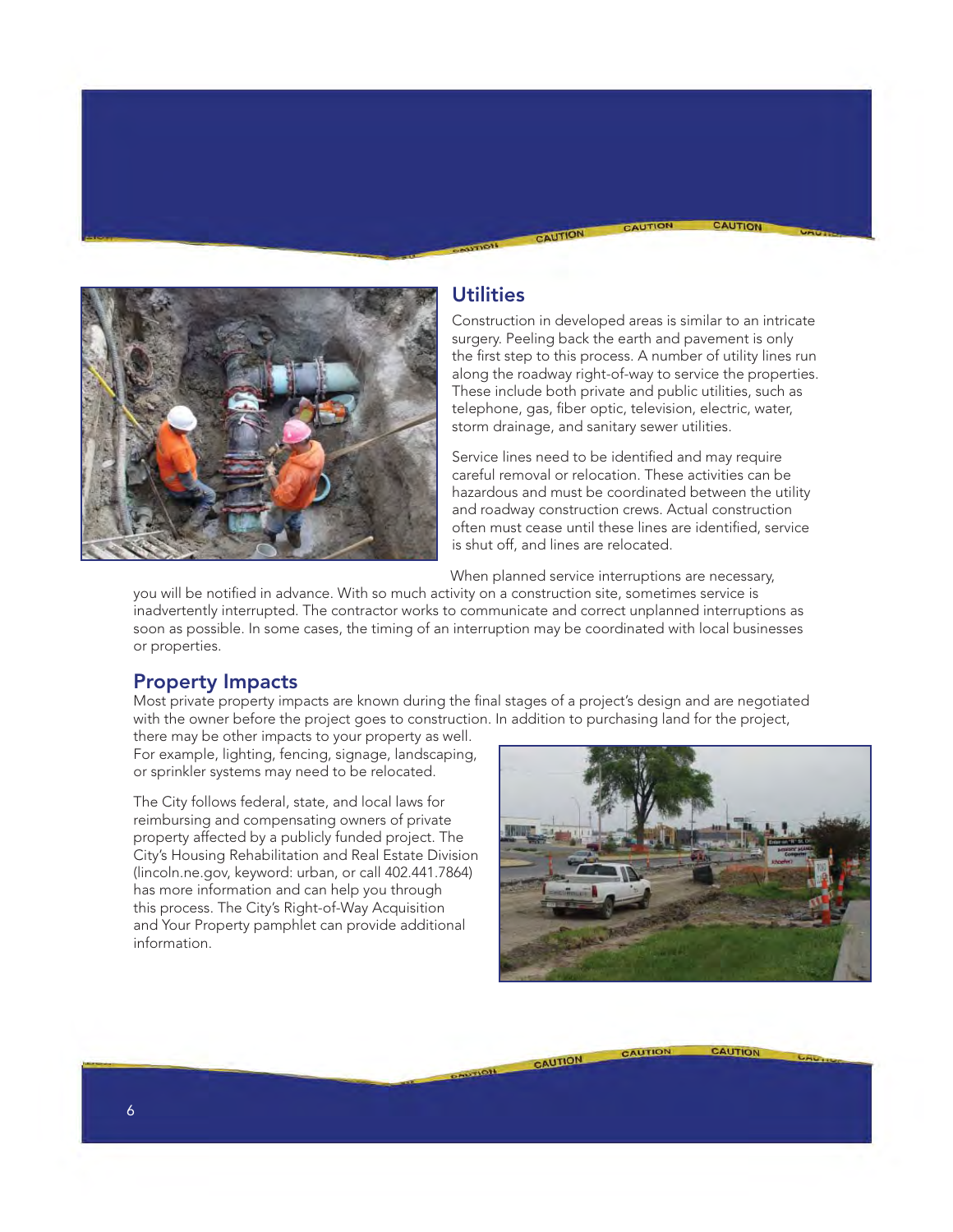#### <span id="page-6-0"></span>**Access After Construction**

The way motorists access your property could change permanently once construction is complete. "Access management" is a process used to balance the competing needs of traffic movement and land access to prevent safety problems and traffic congestion. When a new road is built or an existing road is improved, the new design usually includes some form of access management to ensure the road's longterm effectiveness.

CAUTION

Methods of access management could include:

- Limiting the number of driveways and signalized intersections,
- Standardized spacing between driveways and between intersections,
- Raised medians,
- Dedicated turn lanes (auxiliary lanes),
- Sharing driveways, and
- Interior (frontage) roads that separate traffic traveling at lower speeds from traffic traveling at higher speeds.

#### **A New Environment**

Once infrastructure improvements are completed, the environment will have a different appearance. Many roadway projects involve adding additional lanes, which could mean a narrower space between traffic and your place of business. The new through lanes and/or turn lanes make for a safer roadway with less congestion. New traffic signals promote better traffic circulation.

New or updated pavement, sidewalks, street lights, traffic signals, pavement markings, and signing may also be part of the project. Driveways could be more or less steep once a roadway is tied back to the elevation of the property. Curbs, sidewalks, and associated landscaping could be at a higher or lower elevation. Removing trees and other landscaping may be necessary, as well as making changes to lights and signs.



CAUTION

CAUTION

**AUTION** 

Where possible, the City tries to mitigate these impacts and add aesthetic interest with new landscaping or architectural elements. All changes occur within City Codes and standards.

While you won't always see these changes after construction is complete, you'll recognize their benefits. New water mains bring added flow, pressure, and reliability to the system. New storm sewers and inlets increase the capacity and keep water moving during rain showers. New sanitary sewer lines ensure that our system can grow with the city and remain reliable.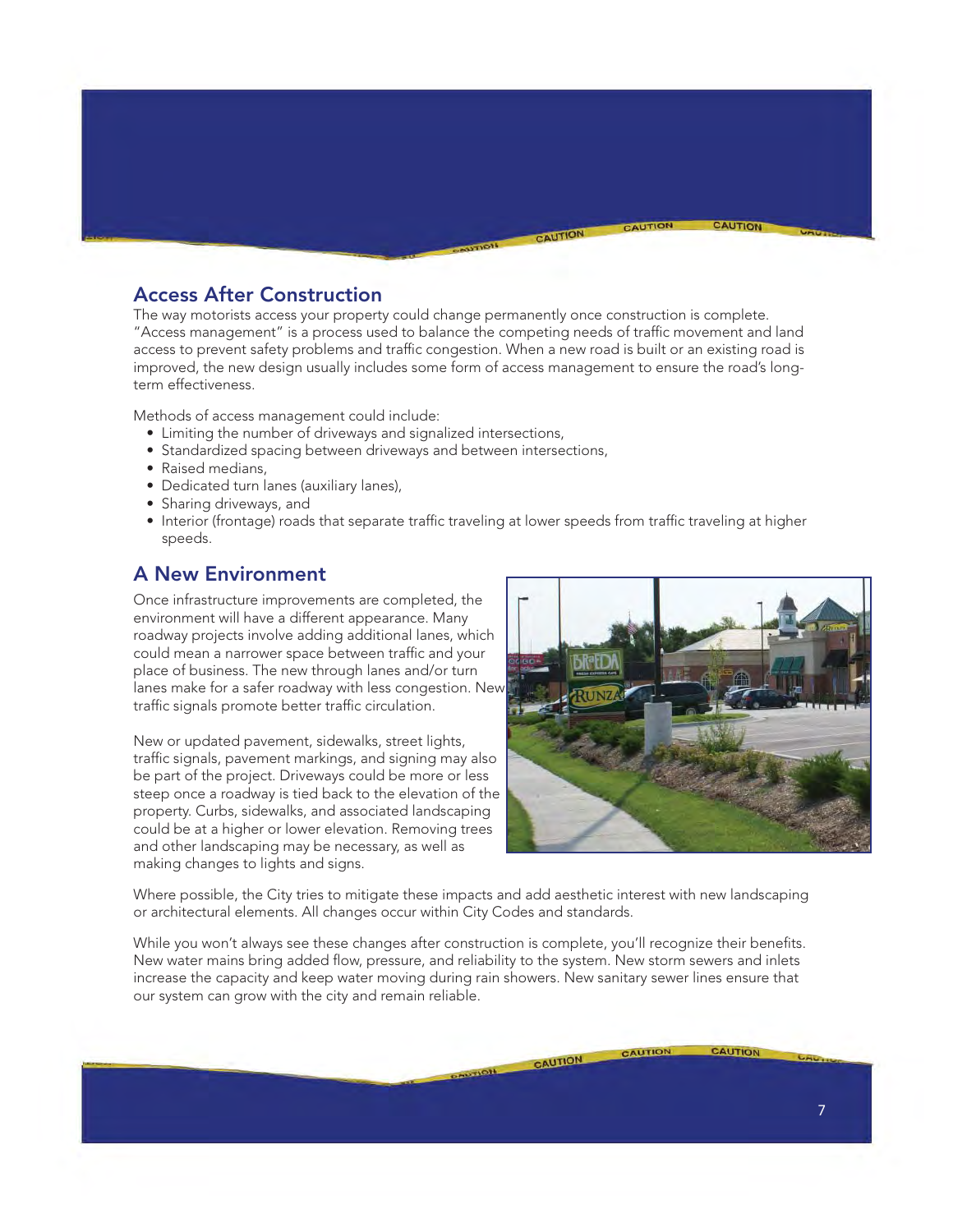### <span id="page-7-0"></span>**WAYS TO COPE**

Three guiding principles will help you cope during project construction:

1. Get to know the project leadership, usually the project manager or project inspector. These people are the first sources of project information, and they know the day-to-day activities. They will need direct contact with you throughout the project so they can keep you informed and respond to your concerns. It is helpful to know their names and phone numbers.

CAUTION

- 2. *Organize and collaborate with your neighbor businesses.* Strengthen your business community by joining forces and sharing resources to find mutually beneficial solutions to inconveniences and to communicate to your customers.
- 3. *Communicate with your customers.* The City communicates construction updates to the broader public in a variety of ways: flyers, newsletters, and media releases are some examples. But you can create more targeted communications to your customers to ensure them that you are still open and to entice them to keep coming back.



CAUTION

CALITIC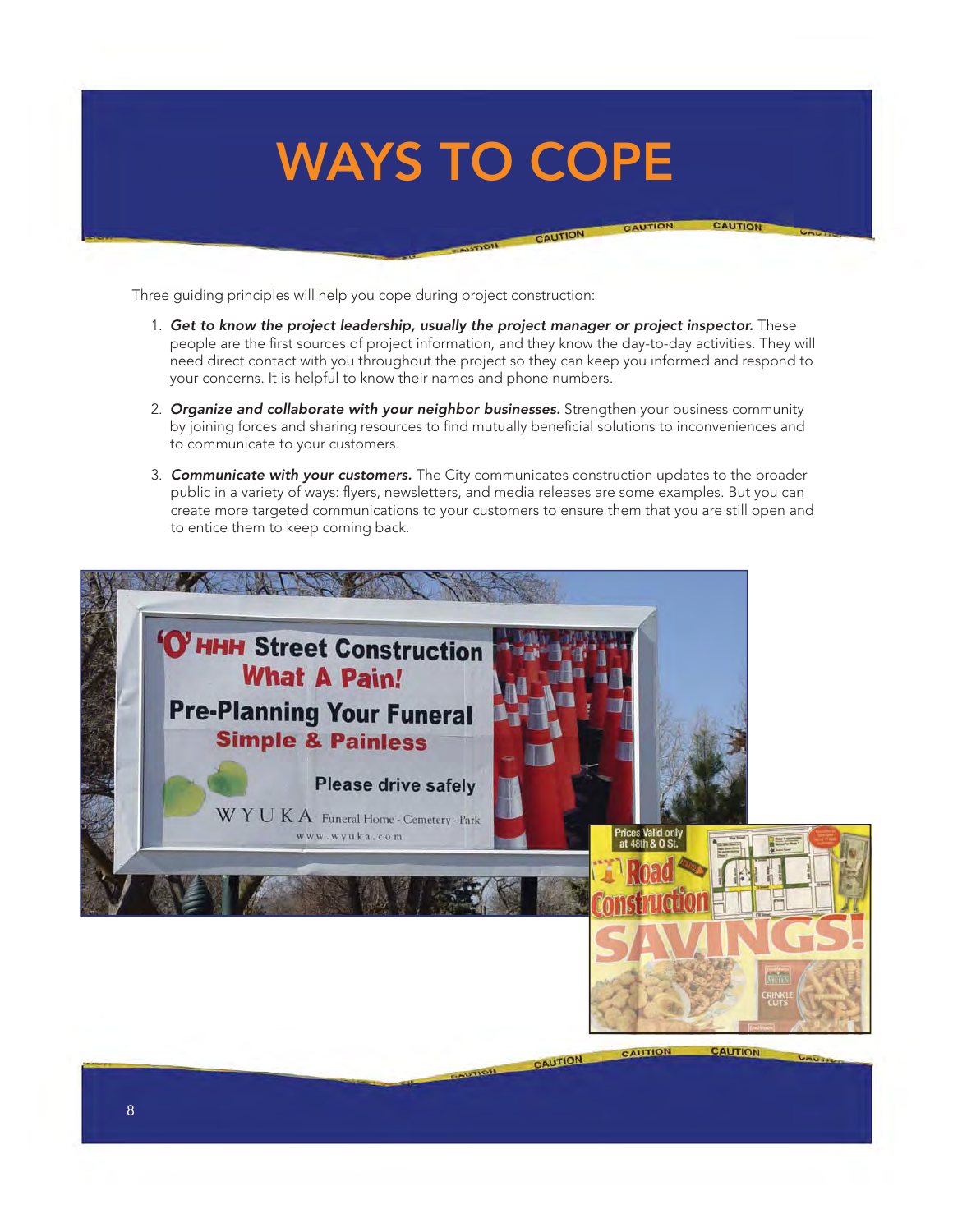#### <span id="page-8-0"></span>**Tips and Ideas**

- Take advantage of existing business associations. Look to your Chamber of Commerce or other organizations to help organize and lead efforts to work with the City during a construction project. This may involve establishing a special committee under the umbrella of an organization.
- Create a new association or committee comprising your neighbor businesses. Appoint leaders to attend construction progress meetings or communicate with the project manager on behalf of the group. If you don't have such a group already, this community alliance can continue after construction is complete.
- Aggressively communicate to your customers how to get to your business. You can do this through print and broadcast advertising, flyers, and direct mail. Place street maps in print ads and direct mail.
- Work with other businesses in your area and pool your resources for signage, coupons, or even a web site.
- Use your existing means of customer communication. Include construction information in your newsletter, bill-stuffers, and invoices.
- Use creative ways to advertise on the radio, which is an effective way to reach motorists.
- Conduct a cooperative advertising campaign with a special logo and slogans.
- Use City-approved temporary signs directing motorists to your business. The sign with the arrow in the photo to the right is an

example of an acceptable guide sign, for which you need a City permit. Sign permit application forms are available on the City web site, lincoln.ne.gov (keyword: construction), then click the "Coping with Construction" link under the "Related Links" section. You can also call Engineering Services using the information on the back cover of this booklet.

• Hold construction-related events, such as special sales, cookouts, or festivals with activities, prizes, and treats to draw customers. Distribute calendars of these events.



CAUTION

CAUTION



**CAUTION** 

CAUTION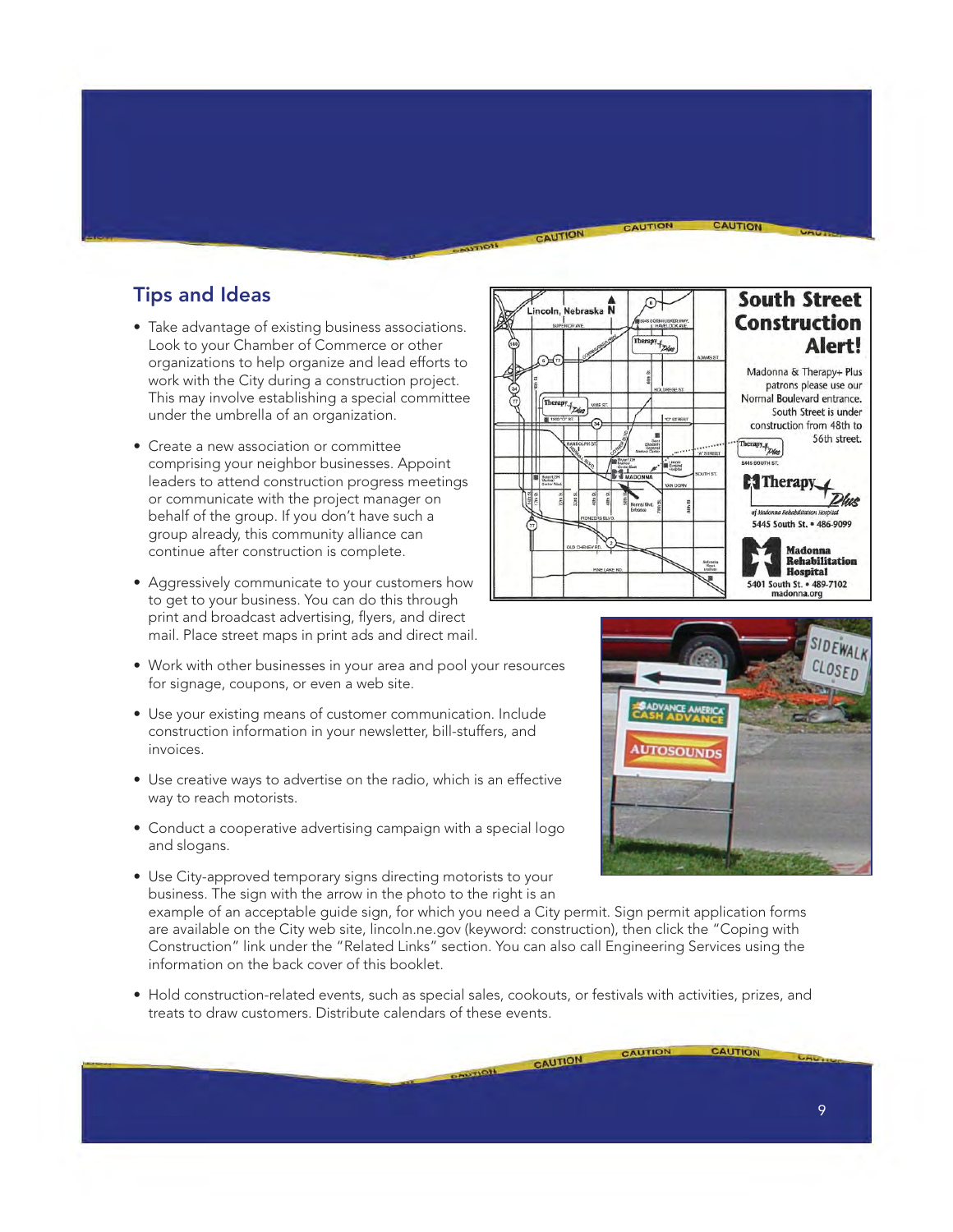- Hold promotions offering discounts for frequent customers rewarding them for coming back.
- Plan your business remodeling when construction is at its peak near your property.
- Communicate travel routes with your suppliers and schedule deliveries at non-peak travel times.
- Run shuttle services from customer parking to businesses.
- Have employees car pool or take the bus.



CAUTION

CAUTION

CAUTION

 $-10<sub>1</sub>$ 

Access to Petco during 'O' Street construction February 2006 to mid September 2006

CAUTION

CAUTION

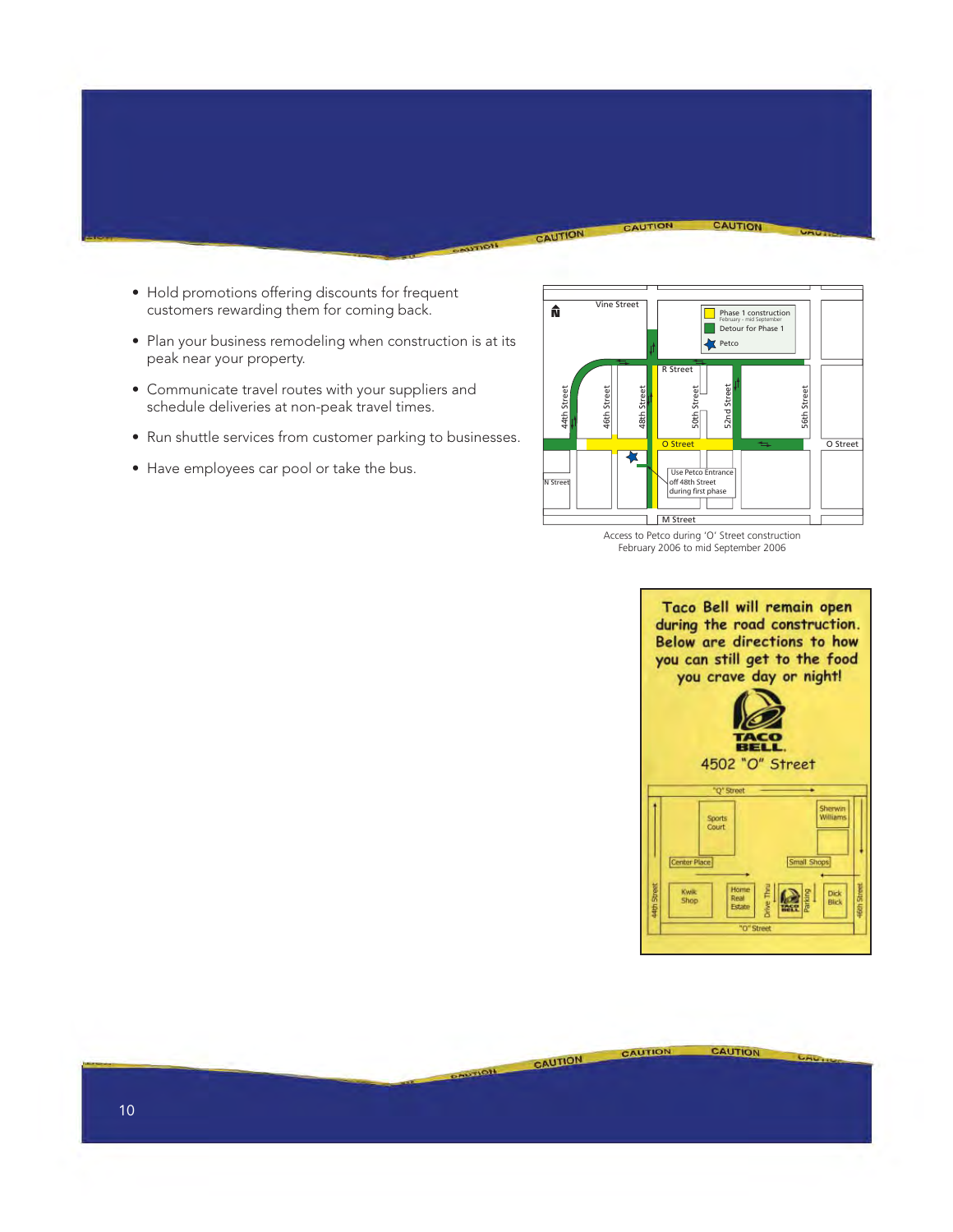#### <span id="page-10-0"></span>**Advice and Experience**

Kent Stadler, owner of Kent's Shoes, used radio advertising and a sense of humor to communicate with his customers during the East "O" Street widening project. Messages in his advertising included making challenges to his mostly male clientele ("It's a man thing to get to Kent's Shoes") and renaming the intersection where his store is located to "66th and Shoe" instead of 66th and "Q" Streets.

In spite of the closure of that intersection, Stadler said his business was more profitable that year than the year before.

"There's never a good time to do this (construction), but it's got to be done."

"A business has to be ready and willing to speak up and to tell their people what's going on-or they're not going to find you during construction…My guys found me."



CAUTION

Chad Winters, owner of Leon's Food Mart, used existing means of communication to tell his customers about construction occurring on South Street in front of his store. The store printed maps in its regular weekly newspaper inserts with the message, "You can still get to us."

Winters also held a cookout promotion during Independence Day week, with a local radio station doing a live remote broadcast. His store also hung posters and worked with area merchants to produce signs directing motorists to area stores.

Terry Reynoldson, assistant manager for Earl May Nursery and Garden Center, said his store offered special promotions during the East "O" Street project. The store advertised the promotions in the newspaper with maps illustrating how to get to the store. The store also rewarded customers who ventured through the inconvenience of the construction by giving them discount coupons for their next visit.

Reynoldson said getting to know the project manager was also helpful.



"It was good having one person to talk to," he said.

Wendy Birdsall, president of the Lincoln Chamber of Commerce, said her organization can be a resource for businesses. In the past, the Chamber has acted as a liaison to make sure the impacts to individual businesses are understood by the City and the contractor.

CAUTION

**CAUTION** 

**CAUTION**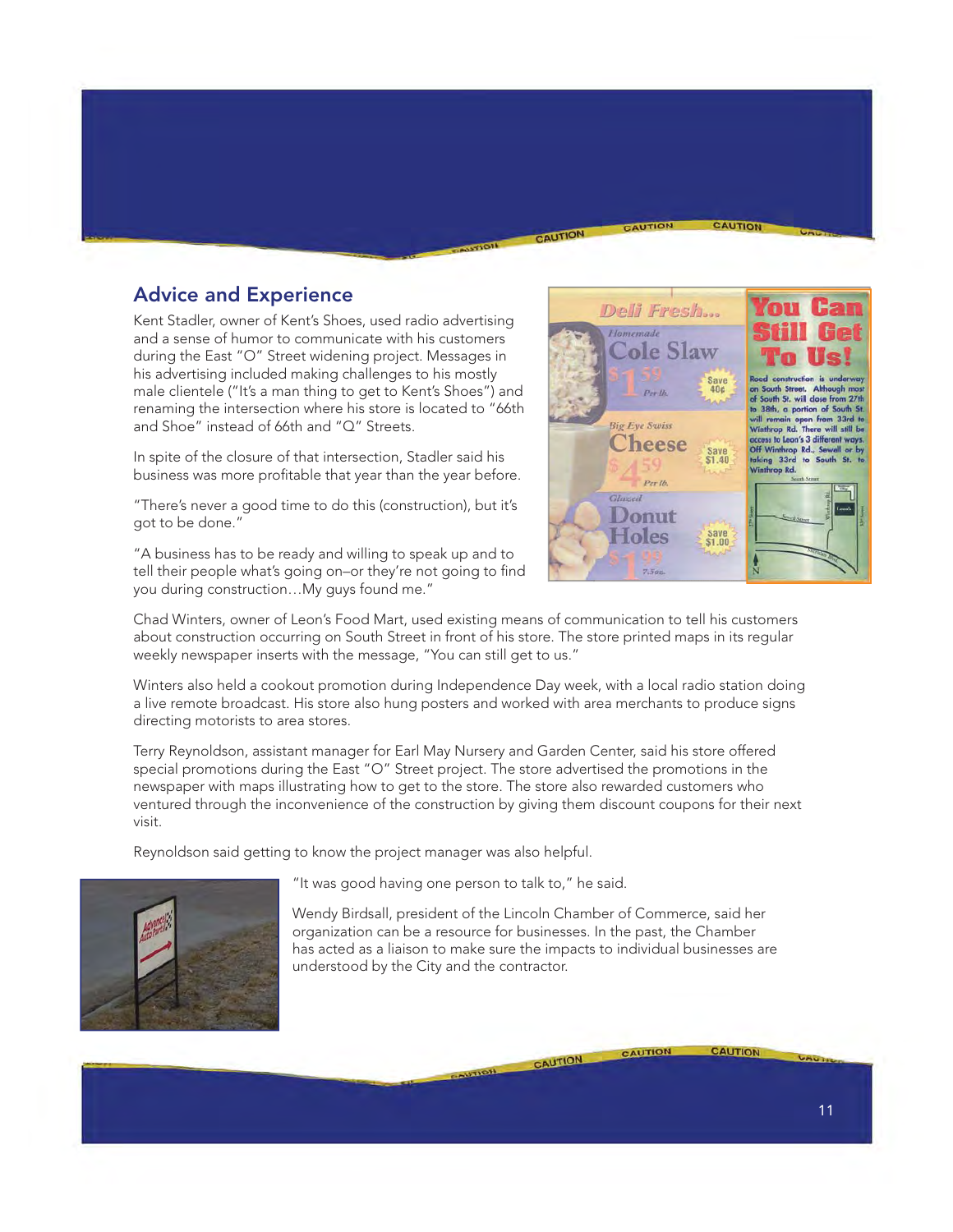### <span id="page-11-0"></span>**GLOSSARY OF USEFUL TERMS**

*Access:* An access is a way or means of entering or leaving a location.

*Arterials:* Designated "principal" or "minor," these roadways may run for many miles across the city and county. Posted speed limits are generally in the middle ranges, 35 to 45 miles per hour, with access provided at grade. Traffic signals are often used to regulate the flow of vehicles along arterials. Access is managed, although movement to adjacent property along arterials is sometimes allowed depending upon the character of the area and the uses being served.

*Bid/Let:* To bid or let is to offer a price for a construction job. This is a competitive process by which construction companies submit "bids" to the City to construct a project. Bids are awarded to the lowest responsible, responsive bidder that meets the specification requirements. "Let" is a synonym for "Bid."

**Capacity:** Capacity is the volume of vehicles the road was designed to carry; it can also be applied to transit or bicycle/ pedestrian paths.

*Capital Improvement Program:* This is an annually updated document approved by the City Council that describes the City's transportation, flood control, and park improvements, along with other capital projects and expenditures programmed for the next six years.

*Comprehensive Plan:* This is a planning document that comprises the city and county's policies and vision for long-term development over a 25-year timeframe. The document establishes a vision for growth while considering land use, social and economic outlooks, transportation, and environmental issues. Updates are usually made every five years and coincide with an extensive public input effort.

*Collectors:* These streets serve as links between local streets and the arterial system. They provide both access and traffic circulation within residential, commercial, and industrial areas. Moderate to low traffic volumes are characteristic of these streets.

**Design:** Design is the engineering process that occurs before a project can be built. During the design phase, a project's

detailed configuration and construction requirements are determined, and technical specifications, drawings, and cost estimates are produced.

CAUTION

CAUTION

CAUTION

**Design Engineer:** This is the person or firm responsible for designing a project.

**Functional Classifications:** These are road classifications that indicate how the roadway is intended to be used and the relative importance of a roadway to the neighborhood, community, and region. Functional classifications include interstate, expressway, arterial, collector, and local street.

*Grade:* The word grade has three possible definitions: (1) Elevation. "At-grade" means at ground level. (2) To shape or reshape an earth road by means of cutting or filling. (3) A roadway's rate of ascent or descent.

*Grade Intersection:* This is an intersection where all roadways join or cross at the same level.

*Grade Separation:* This structure provides for highway, bicycle, or pedestrian traffic to pass over or under another highway or railroad tracks.

*Grading:* The word grading has two possible definitions: (1) Construction of the earthwork portion of the Highway. (2) Planing or smoothing the surface of various parts of a roadbed.

Level of Service (LOS): LOS is a qualitative rating of the effectiveness of a roadway in serving traffic, in terms of operating conditions such as traffic flow, using an alphabetical scale from A to F, with A being the best (free flow) and F being the worst (stopped traffic).

*Lincoln Metropolitan Planning Organization (MPO):* The MPO is a policy-making board made up of representatives from local government and transportation authorities who review transportation issues and develop transportation plans and programs for the metropolitan area. The Lincoln MPO is responsible for developing the Long-Range Transportation Plan, which is covered in the Mobility and Transportation sections of the Lincoln-Lancaster County Comprehensive Plan.

**CAUTION** 

CAUTION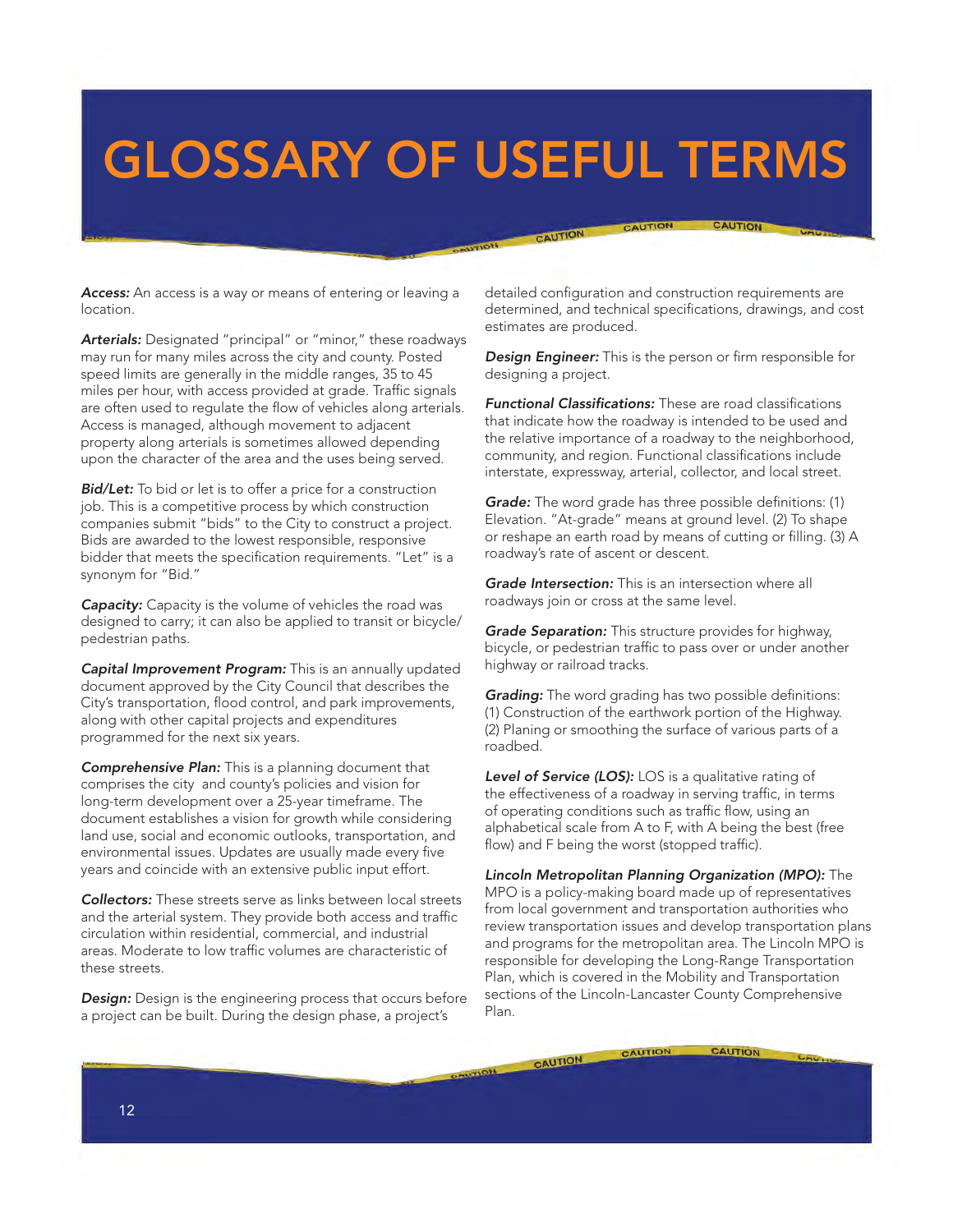*Local Streets:* Local streets typically have a low amount of traffic with a high level of access to the properties along them. An example would be a residential street with a driveway for each of its houses.

**Local Traffic:** Local traffic is traffic that begins or ends (has an origin or destination) within a specified area.

*Long-Range Transportation Plan (LRTP):* An LRTP is a plan developed by the Lincoln Metropolitan Planning Organization that extends out over a 20-year horizon. The LRTP acts as the official quide for spending federal and state transportation funds expected to be available in Lincoln and Lancaster County. It is integrated into the Lincoln-Lancaster County Comprehensive Plan.

*Median:* The median is the portion of a divided roadway separating the traveled ways for traffic in opposite directions.

*Minor Arterials:* This functional class serves trips of moderate length and offers a lower level of mobility than principal arterials. This class interconnects with, and augments, principal arterials; distributes traffic to smaller areas; and contains streets that place some emphasis on land access. These are characterized by moderate to heavy traffic volumes.

*Principal Arterial:* This is the functional class of street serves the major portion of through-traffic entering and leaving the urban area and is designed to carry the highest traffic volumes. Included in this class are fully controlled access facilities and partially controlled access facilities. For other principal arterials, the concept of service to abutting land is subordinate to serving major traffic movements.

*Project Inspector:* The site representative for the City, responsible for issuing instructions and drawings to the contractor's representative. This title is also sometimes called the project observer, field representative, or field engineer.

**Project Manager (PM):** The PM is the person or firm responsible for planning, coordinating, and controlling a project from inception to completion, meeting the project's requirements and ensuring completion on time, within cost, and to required quality standards. Often, there is a City PM

and a consultant PM. There may also be design PM and a construction PM.

CAUTION

CAUTION

CAUTION

*Right-of-Way (ROW):* ROW is the land (usually a strip) acquired for or devoted to roadway or rail transportation purposes.

**Traffic Calming:** Traffic calming is the measures taken to reduce the negative effects of vehicles, and improve conditions for walking or bicycling. A familiar example is the orange barrels with the warning to stop for pedestrians.

**Through-traffic:** Through-traffic is traffic that passes through a specified area, without beginning or ending within the area.

**Traffic Control Devices:** Traffic control devices are signs, signals, markings, and devices used to regulate, warn, or quide traffic.

**Traffic Control Plans:** These are the overall plans for traffic control during construction. These plans are formulated during the final design phase or during project construction.

*Transportation Improvement Program (TIP):* The TIP is an intermediate-range planning document that reflects the transportation expenditures programmed over the next five years. Project details are provided in the TIP, such as the general project description and costs, the funding source, and the funding year.

*Volume:* Volume is the number of vehicles that actually pass through a given mile of road; it can also be applied to transit or bicycle/pedestrian paths.

**Volume-to-Capacity (V/C) Ratio:** V/C is the ratio of traffic volume (number of vehicles) on the roadway to the roadway's vehicle capacity; it is used to calculate level of service.

**Superintendent:** The superintendent is a representative of the contractor who is responsible for executing a construction project.

CAUTION

CAUTION

CAUTION

13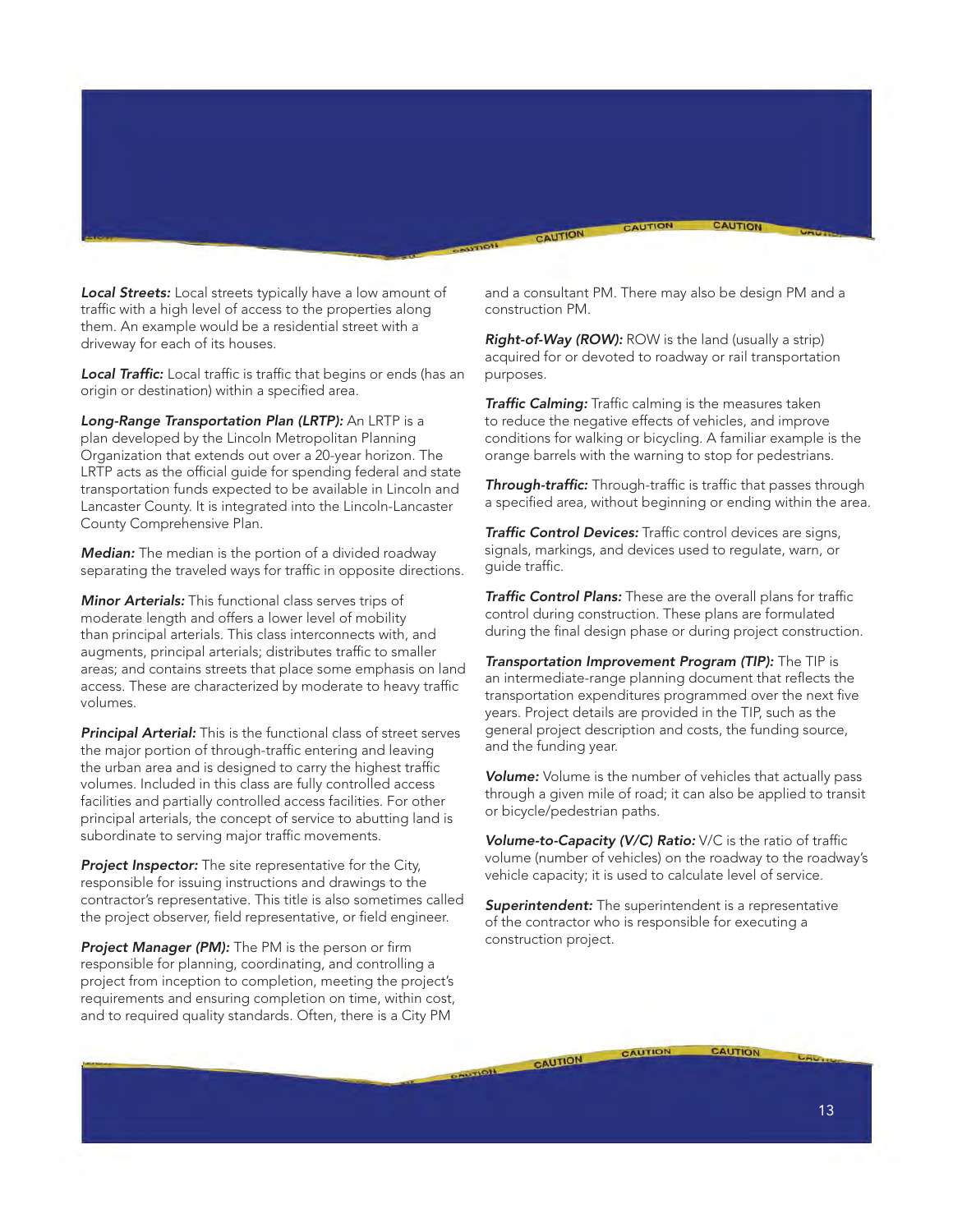### <span id="page-13-0"></span>**FREQUENTLY ASKED QUESTIONS**

#### **What are some ways to cope through a construction project that affects my business?**

Keeping in touch with project leadership, collaborating with neighbor businesses and aggressively communicating with your customers will help your business survive, and even thrive, through construction.

#### **What is the most effective way to communicate my concerns during a construction project?**

Your best avenue for communicating your concerns is to speak with the project leadership, usually the project manager or project inspector. They are responsible for overall project management, are keenly familiar with daily construction activities, and can respond to your questions and concerns. Project leadership and business operators who establish two-way communication are more aware of each other's concerns and constraints, and each can make better-informed decisions.

It helps to be aware of some of the basic constraints project leaders are under when they plan and carry out a construction project. Safety to construction workers and the public is the overriding factor in making decisions on construction activities. Budget, schedule and impacts to motorists, pedestrians and all affected businesses are other factors that project leaders must weigh when they try to address individual concerns.



#### **What can I expect during construction?**

You could experience the following temporary inconveniences during construction:

• Dust, dirt and mud.

CAUTION

- Changes in access to your business.
- Heavy equipment and noise.
- Utility service interruptions.

These temporary inconveniences literally pave the way for a better system of roads and utilities to serve Lincoln's citizens.

#### **Will I be compensated for property impacts?**

The City follows federal, state and local laws in compensating property owners and tenants for property impacts and relocation costs. Common examples of property impacts include the need for additional land (right-of-way) to make a street wider or the need for temporary access on private property during construction (easement). More information is available on the Urban Development Department's Housing Rehabilitation and Real Estate Division website at lincoln.ne.gov (keyword: urban) or call 402.441.7864.

#### **Will my business be compensated for lost revenues that occur during a City construction project?**

The City cannot compensate businesses for lost business revenues that occur during its construction projects. The Department of Public Works and Utilities' foremost responsibility in using taxpayer dollars is to maintain and enhance the City's infrastructure. It is this infrastructure of streets and utilities that enables businesses to operate and citizens to carry out their daily activities.

Revenue downturns can be one of the unfortunate repercussions to adjacent businesses. The inconveniences and hardships are temporary, yet necessary to achieve the long-term benefits of having road and utility systems that operate safely, effectively and efficiently for our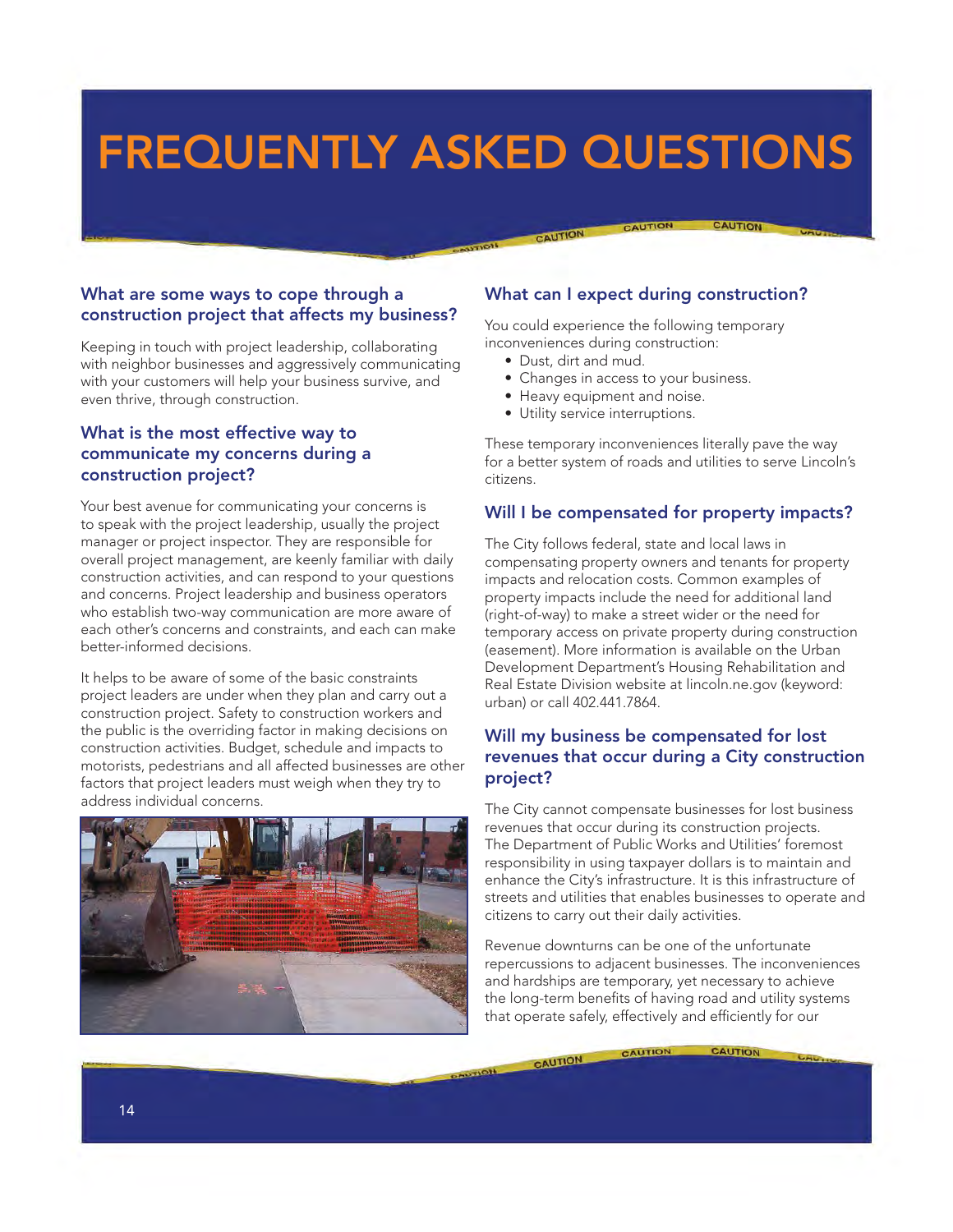

citizens, including you and your customers, suppliers and employees.

If you operate a business in Lincoln, it is probably only a matter of time before a City construction project will affect you in some way. Having a "rainy-day" plan in place can help you cope during construction.

#### **Can I post signs to direct customers to my business?**

The City of Lincoln allows businesses to post temporary guide signs on City right-of-way. In most cases, this rightof-way is the land adjacent to the street curb.

For safety reasons, certain rules and regulations need to be followed in order to obtain permission to use these signs on public right-of-way. Sign designs and locations must be approved by the Department of Public Works and Utilities. Formal approval is granted through a permit application process. Examples of acceptable signage and the Temporary Guide Sign Permit application form are available on the City's web site.

Your permit application signifies that you have read and agree to follow these rules. Information about sign size, placement, design and examples of acceptable signs are posted on the City's web site with the application form. City staff may remove or relocate, without notice, any signs found to be in violation of these rules.

#### **When can I get involved in a project?**

CAUTION

The best time to get involved is during the design stage of a project. Design can last a few months or a few years, depending on the project. Most major improvement projects are planned several years in advance and have lengthy design processes that include many opportunities for public participation. Rehabilitation projects often have a shorter timeframe to meet more immediate needs. In both cases, as design reaches completion, the City contacts affected business operators and holds informational meetings on pending construction.

You can stay abreast of planned improvements, both longterm and short-term, by familiarizing yourself with:

- The Capital Improvement Program
- The One- and Six-Year Streets and Highways Program
- The Comprehensive Plan
- The Long-Range Transportation Plan (see the Mobility and Transportation section of the Comprehensive Plan)

Each of these documents is updated periodically and available on the City website.

#### **How can I contact the Department of Public Works and Utilities?**

You can visit the website for the Department of Public Works and Utilities at lincoln.ne.gov (keyword: public works), e-mail us at pubworks@lincoln.ne.gov or call us at 402.441.7711.

CAUTION

CAUTION